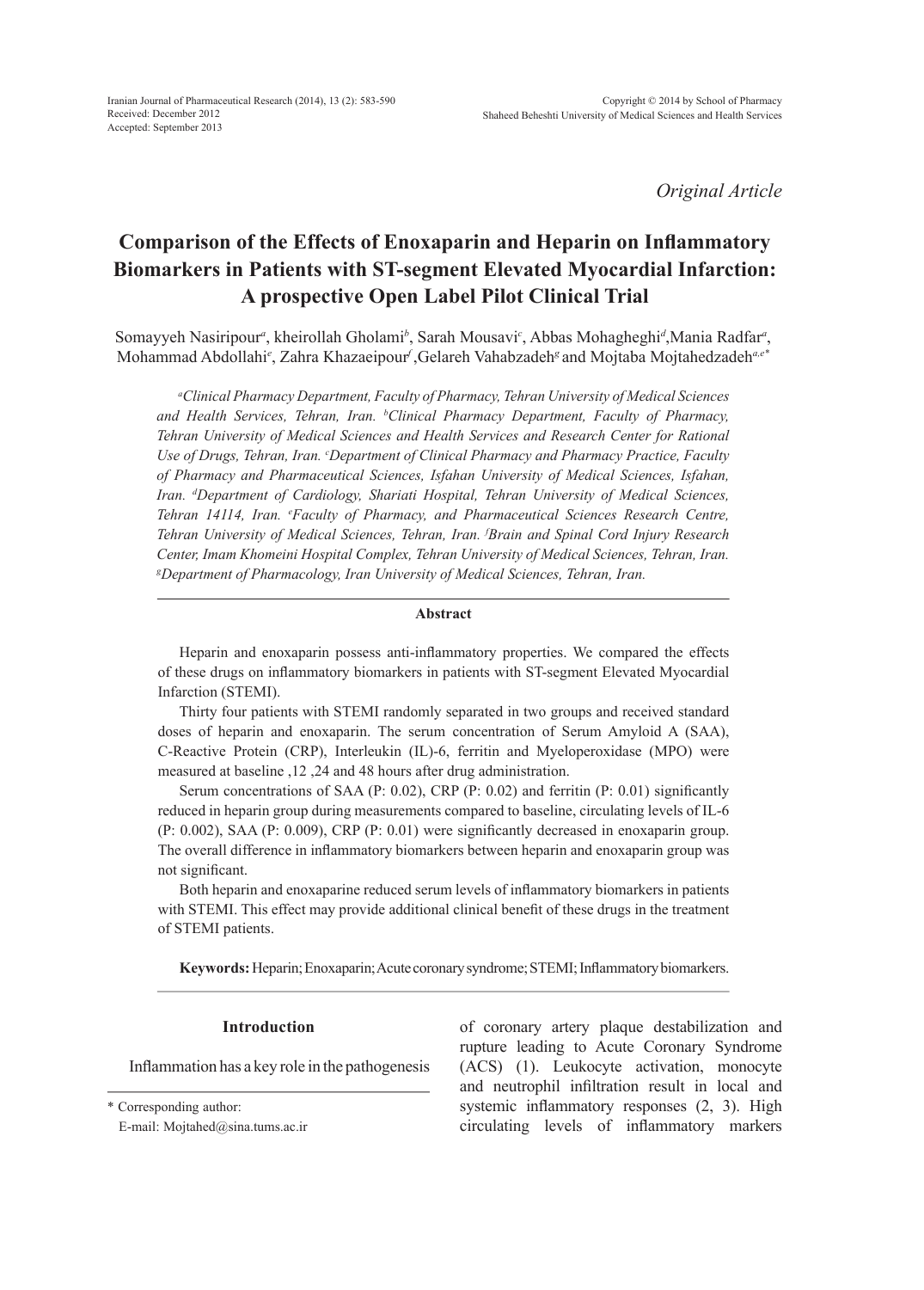have been associated with negative prognostic values in patients with ACS (4, 5). Biomarkers such as Serum Amyloid A (SAA)(6, 7), Interleukin(IL)-6(8), fibrinogen (9), Tumor Necrosis Factor alpha(TNF- $\alpha$ )(10), CD 40 ligand(11) and Transforming Growth Factor (TGF- beta)(12) predicts mortality in ACS(both ST-segment elevated Myocardial Infarction( STEMI) and Non- STEMI.

Heparin and enoxaparin are used during STEMI to prevent blood clotting. Besides their anticoagulant effects, growing bodies of evidence are showing that these drugs have anti-inflammatory properties (13-29). The anti-inflammatory effects of heparin and enoxaparin also could enhance the clinical effectiveness of their anti-thrombotic potential (30). The ARMADA (Attribution Randomisee enoxaparine/heparine/dalteparine pour evaluer les Marqueurs d' Activation cellulaire Dans l' Angor instable) study evaluated antiinflammatory effects of heparin and Low-Molecular Weight Heparins (LMWHs) in non-STEMI patients. They reported that inflammatory markers was affected more favorably by enoxaparin than heparin(31). Only small studies evaluated specific anti-inflammatory role of heparin but not enoxaparin in patients with STEMI (32).

The present study aims to assess the effects of heparin and enoxaparin on inflammatory biomarkers including: SAA, IL-6, C-reactive protein (CRP), myeloperoxidase (MPO) and ferritin in patients with STEMI.

#### **Experimental**

# *Methods*

The ethic committee of Tehran University of Medical Sciences (TUMS) approved the study protocol. Informed consent was obtained from patients or their next of kin. Our clinical trial had been registered in Australian and Newzealand Clinical Trial Registry (ANZCTR) with a registration ID in ANZCTR of "ACTRN1261100139965".

This was a prospective open label pilot study that conducted between august 2010 to September 2011 in Cardiac Care Unit (CCU) of "Shariati "hospital, Tehran, Iran. Eligible patients

aged >18 years were considered for inclusion if they exhibited 1) Continuous chest pain upon presentation, refractory to nitrates and lasting  $\geq$ 30 min; 2) ST-segment elevation of  $\geq$  0.2mv in  $\geq$ 2 contiguous precordial leads, or  $\geq$  0.1 mv in  $\geq$  contiguous limb leads, or new left bundle branch block on admission electrocardiogram 3) Elevated serum levels of cardiac markers.

The main criteria for exclusion were: pregnancy, treatment with heparin or enoxaparin for >24 hours before enrollment, treatment with a glycoprotein IIb/IIIa inhibitors, dipyridamole within the previous 2 weeks, treatment with an oral anticoagulant within previous 5 days, acute inflammatory disease (acute arthritis or acute infection) at the time of randomization, massive hemorrhage or blood transfusion, weight > 120 or  $\lt$  40 Kg, acute renal failure, sepsis, hemoglobin < 8g/dl, patients receiving high dose of corticosteroids and thrombocytopenia within treatment period.

#### *Treatment protocol*

Patients selected and randomized (simple randomization) to 2 treatment groups. Both groups received standard treatment for STEMI based on our hospital protocol. First group received weight adjusted enoxaparin (1 mg/Kg subcutaneously at 12 hours interval). Second group received heparin (initial bolus 60 unit/Kg, followed by a continuous infusion at 12 units/ Kg/h). The infusion of heparin was dose adjusted according to the activated partial thromboplastin time (a PTT). The target a PTT being 1.5 to 2.5 times control, streptokinase was the thrombolytic agent used (1.5 MU IV over 60 min).

All patients received aspirin orally in a dose of 325 mg upon presentation and it was continued as a daily dose (100-325 mg) indefinitely. Further medical therapy including clopidogrel, beta blockers, nitrates, Ca channel blockers, angiotensin converting enzyme inhibitors and statins was prescribed based on hospital protocol.

Patient's demographic, medical history and laboratory data were collected on predesigned questionaries. Patient's clinical and paraclinical characteristics were recorded at baseline as the following: Blood urea Nitrogen (BUN), Creatinin (Cr), WBC count, Platelet count, hemoglobin, Blood pressure, Heart rate,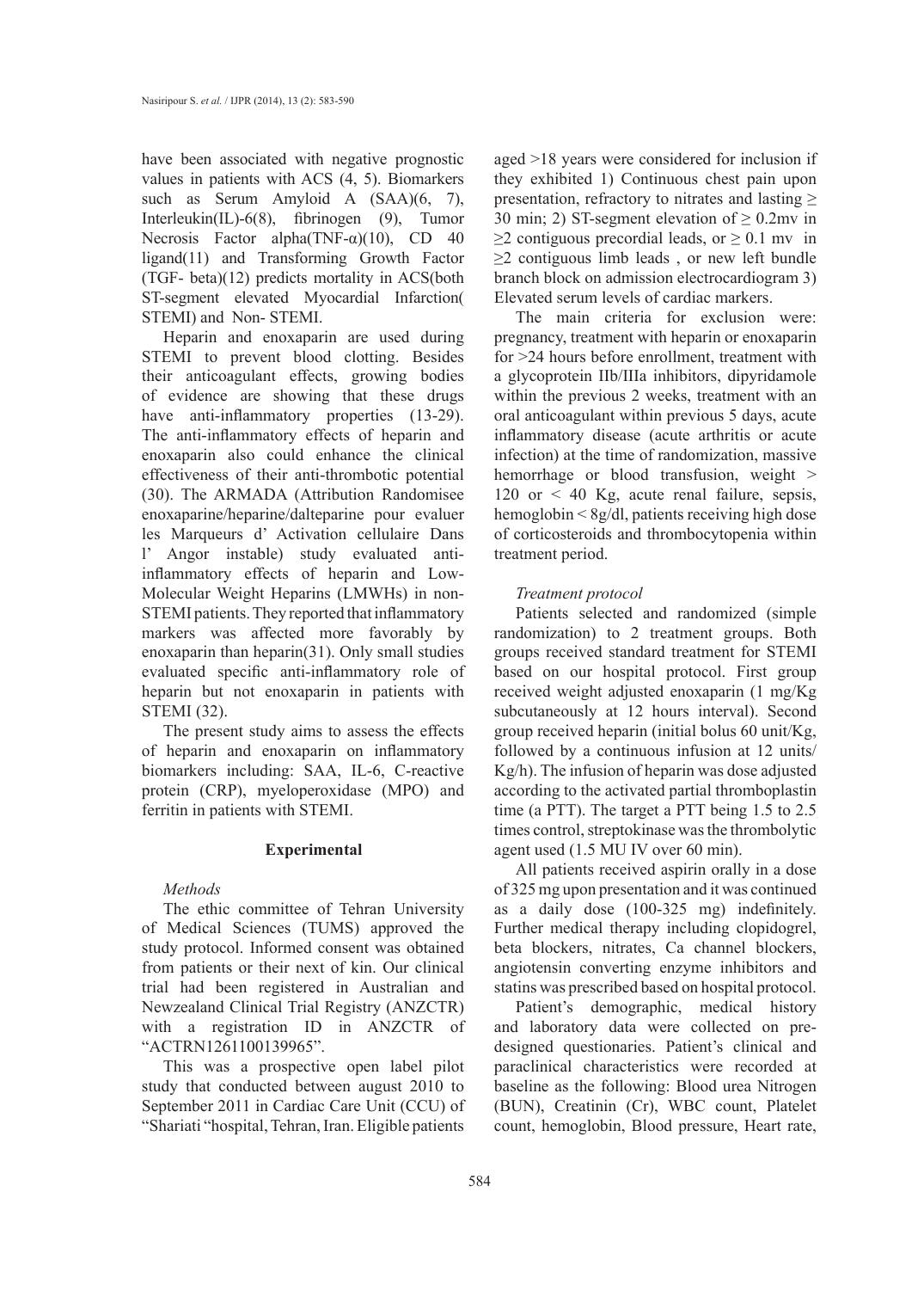|                    | Enoxaparin        | Heparin            | $P\bullet$    |  |
|--------------------|-------------------|--------------------|---------------|--|
|                    | 1female $(5.9\%)$ | 2female $(11.8\%)$ | $1\spadesuit$ |  |
| Gende              | 16men $(94.1\%)$  | 15men $(88.2\%)$   |               |  |
| <b>CAD History</b> | $9(52.9\%)$       | $7(41.2\%)$        | 0.4           |  |
| Smoking            | $8(47.1\%)$       | $6(35.3\%)$        | 0.4           |  |
| Hyperlipidemia     | 7(41.2%)          | $3(17.6\%)$        | 0.1           |  |
| Hypertension       | $5(29.4\%)$       | $2(11.8\%)$        | $0.3\bullet$  |  |
| Diabetes Mellitus  | $4(23.5\%)$       | $3(17.6\%)$        | $1\spadesuit$ |  |

• Chi-Square Test

♠Fisher's Exact Test

CAD: Coronary Artery Disease

P: Level of significance (<0.05)

Blood sugar, Ejection Fraction (EF), Electrolyte (Na<sup>+</sup>, K<sup>+</sup>, Ca<sup>2+</sup>, Mg<sup>2+</sup>), Creatin kinase MB, Prothrombin Time(PT), a PTT and international Normalization Ratio(INR).

# *Collection of blood samples and biologic measurements*

Venous blood samples were taken at baseline (T0), 12(T1), 24(T2) and 48(T3) hours after drug administration. Blood samples were spun at 1500\*g for 10 minutes and then was stored at -800 C until the time of analysis.

Hs-CRP concentrations were analyzed by an immunoturbidimetric assay (Pars azmun, Tehran, Iran). Ferritin was measured by a chemiluminescence assay (Diasorin-lialison, Stillwater, MN, USA).

SAA and MPO were analyzed using commercially available enzyme-linked immunosorbent assay kit (USCN Lifescience Inc, Wuhan, China). IL-6 was determined by an enzyme-linked immunosorbent assay kit (Abcam, Cambridge, UK).

### *Statistical analysis*

The distribution of quantitative data was assessed for normality by one sample Kolmogorov-Smirnov test. t-test was used, for comparing quantitative variables in two groups. Qualitative variables were compared by Chi square test or Fisher᾽s exact test when appropriate. Repeated measurement analysis was conducted for serial comparisons of quantitative variables and comparisons between groups in different times of treatment. Qualitative variables were recorded by frequency and percent and quantitative variables by Mean  $\pm$ SD (Standard Deviation). All statistical analysis were conducted using SSPS version 11.5 (SPSS Inc., Chicago, IL, USA) and significance was defined as p-value of <0.05.

### **Results**

### *Baseline characteristic*

During the recruiting period 34 patients with STEMI were enrolled in the study, 17 in each group. There were no statistically significance differences between groups in regard to clinical characteristics and laboratory data. Baseline inflammatory biomarkers were not significantly different in both groups (Tables 1, 2).

Changes of inflammatory biomarkers in four steps of measurements are presented in Table 3.

Circulating levels of SAA (P: 0.02), CRP (P: 0.02) and ferritin (P: 0.01) significantly reduced in heparin group during measurement, however circulating levels of IL-6 (P: 0.002), SAA (P: 0.009), CRP (P: 0.01) were significantly decreased in enoxaparin group. MPO levels had variable changes during measurement (Figure 1), however the levels were lower in enoxaparin group (P: 0.5). The overall difference in inflammatory biomarkers between heparin and enoxaparin group were not significant.

## **Discussion**

The current study has shown that both heparin and enoxaparin reduced serum levels of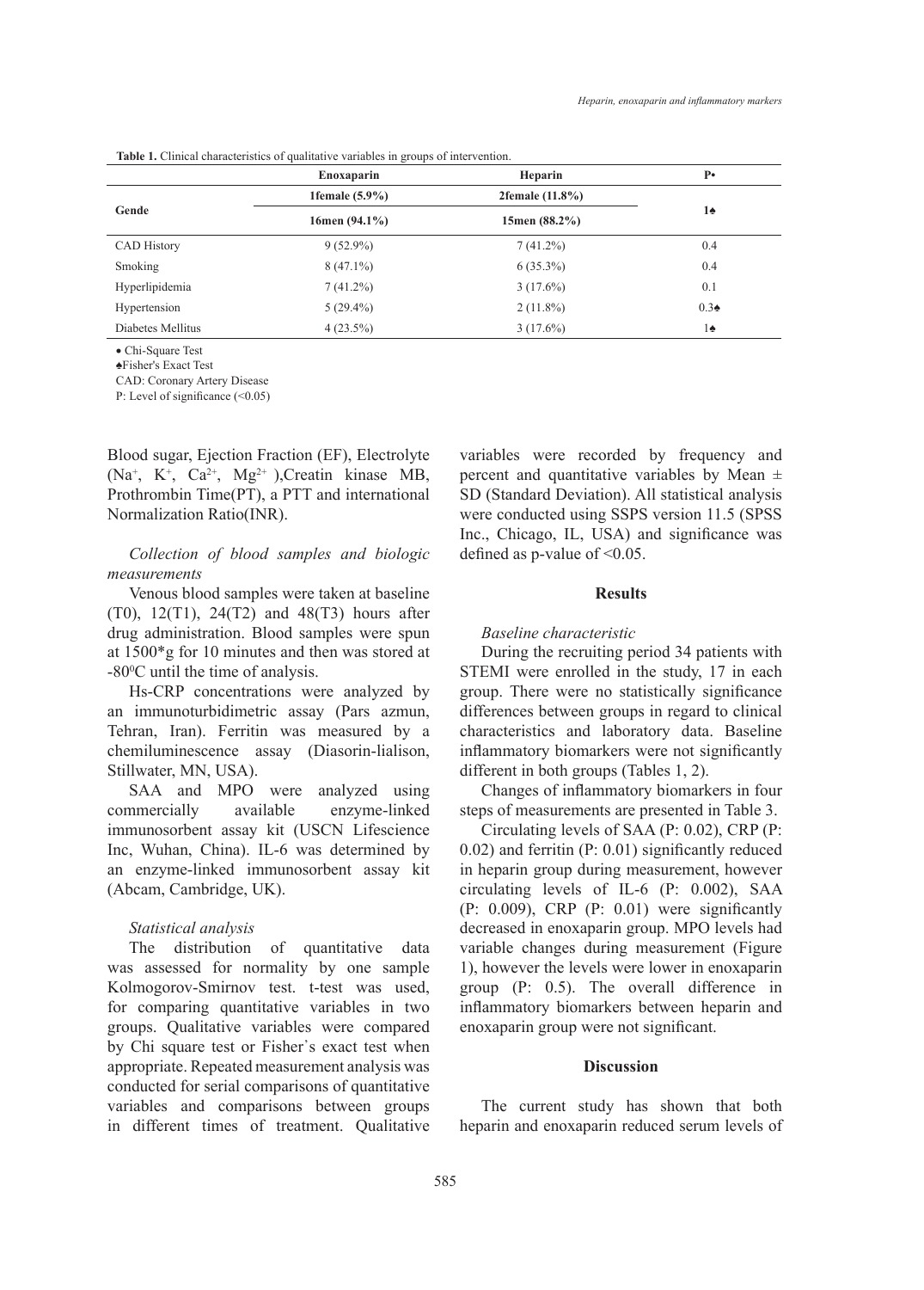| <b>rapic 2.</b> Chinear enaracteristics of quantitudive variables in groups of microchillon.<br>Heparin<br>Enoxaparin |                        |                        |                |  |  |  |  |
|-----------------------------------------------------------------------------------------------------------------------|------------------------|------------------------|----------------|--|--|--|--|
|                                                                                                                       | $N=17$                 | $N=17$                 | p <sup>+</sup> |  |  |  |  |
| Age                                                                                                                   | $56.6 \pm 13.3$        | $56.5 \pm 12.5$        | 0.9            |  |  |  |  |
| <b>BMI</b>                                                                                                            | $25.3 \pm 3.3$         | $24.9 \pm 2.5$         | 0.7            |  |  |  |  |
| <b>WBC</b>                                                                                                            | $13317.0 \pm 3030.9$   | $13141.2 \pm 1757.8$   | 0.4            |  |  |  |  |
| <b>RBC</b>                                                                                                            | $4.8 \pm 0.5$          | $4.8 \pm 0.5$          | 0.8            |  |  |  |  |
| Hb                                                                                                                    | $14.6 \pm 1.4$         | $14.3 \pm 1.4$         | 0.5            |  |  |  |  |
| $\ensuremath{\mathrm{PLT}}$                                                                                           | $214823.5 \pm 58314.0$ | $223352.9 \pm 50131.0$ | 0.6            |  |  |  |  |
| <b>BUN</b>                                                                                                            | $19.1 \pm 4.5$         | $18.4 \pm 4.2$         | 0.6            |  |  |  |  |
| Cr                                                                                                                    | $1.1 \pm 0.1$          | $1.1 \pm 0.1$          | 1.0            |  |  |  |  |
| Systolic BP                                                                                                           | $130.0 \pm 13.3$       | $125.7 \pm 14.7$       | 0.3            |  |  |  |  |
| Diastolic BP                                                                                                          | $79.1 \pm 9.3$         | $75.7 \pm 6.8$         | 0.2            |  |  |  |  |
| <b>Heart Rate</b>                                                                                                     | $79.3 \pm 5.5$         | $77.3 \pm 7.6$         | 0.3            |  |  |  |  |
| <b>Blood Sugar</b>                                                                                                    | $132.3 \pm 33.1$       | $141.8 \pm 51.3$       | 0.5            |  |  |  |  |
| <b>Ejection Fraction</b>                                                                                              | $42.0 \pm 6.6$         | $39.3 \pm 4.7$         | 0.2            |  |  |  |  |
| <b>CKMB</b>                                                                                                           | $342.1 \pm 203.8$      | $454.0 \pm 235.5$      | 0.1            |  |  |  |  |
| <b>AST</b>                                                                                                            | $28.9 \pm 6.7$         | $29.2 \pm 18.8$        | 0.9            |  |  |  |  |
| Alk ph                                                                                                                | $229.3 \pm 52.6$       | $213.5 \pm 49.3$       | 0.3            |  |  |  |  |
| sodium                                                                                                                | $140.0 \pm 2.5$        | $141.7 \pm 3.0$        | 0.08           |  |  |  |  |
| potassium                                                                                                             | $4.2 \pm 0.3$          | $4.5 \pm 0.3$          | 0.6            |  |  |  |  |
| Calcium                                                                                                               | $8.9 \pm 0.4$          | $9.1 \pm 0.6$          | 0.2            |  |  |  |  |
| Magnesium                                                                                                             | $2.0 \pm 0.3$          | $2.2 \pm 0.3$          | 0.058          |  |  |  |  |
| PT                                                                                                                    | $14.0 \pm 2.9$         | $25.6 \pm 48.5$        | 0.3            |  |  |  |  |
| <b>PTT</b>                                                                                                            | $29.9 \pm 6.4$         | $30.2 \pm 6.5$         | 0.9            |  |  |  |  |
| <b>INR</b>                                                                                                            | $1.1 \pm 0.1$          | $1.1 \pm 0.2$          | 0.9            |  |  |  |  |
| SAAT0                                                                                                                 | $50.9 \pm 14.5$        | $51.3 \pm 14.1$        | 0.9            |  |  |  |  |
| MPOT0                                                                                                                 | $53.7 \pm 20.0$        | $61.3 \pm 29.4$        | 0.3            |  |  |  |  |
| CRP T0                                                                                                                | $115.7 \pm 148.4$      | $99.9 \pm 111.3$       | 0.4            |  |  |  |  |
| IL-6 T0                                                                                                               | $34.6 \pm 28.8$        | $29.2 \pm 28.4$        | 0.5            |  |  |  |  |
| Ferritine T0                                                                                                          | $213.3 \pm 97.8$       | $275.8 \pm 136.3$      | 0.09           |  |  |  |  |

|  |  | <b>Table 2.</b> Clinical characteristics of quantitative variables in groups of intervention. |  |  |  |  |  |  |  |
|--|--|-----------------------------------------------------------------------------------------------|--|--|--|--|--|--|--|
|--|--|-----------------------------------------------------------------------------------------------|--|--|--|--|--|--|--|

♦t-test

 $\overline{a}$ 

 $\overline{a}$ 

L,

L

BMI: Body Mass Index, Hb: hemoglobin, PLT: Platelet, BUN: Blood Urea Nitrogen, Cr: Creatinine, BP: Blood Pressure, CKMB: Ceratin Kinase MB, AST: Aspartat aminotransferase, Alk Ph: Alkalin phosphatase, PT:Prpthrombin Time, PTT:Partial Thromboplastin Time, INR:International Normalization Ratio, SAA: Serum Amyloid A, MPO: Myeloperoxidase, CRP: C-Reactive Protein, IL-:Interleukin , T0:measurement at baseline(before intervention)

P: Level of significance (<0.05)

|            | Group      | T0                | T1                | T <sub>2</sub>    | T <sub>3</sub>   | P (changes in 4 steps) | P(comparing 2 groups) |  |  |
|------------|------------|-------------------|-------------------|-------------------|------------------|------------------------|-----------------------|--|--|
| <b>SAA</b> | Heparin    | $51.3 \pm 14.1$   | $43.1 \pm 16.0$   | $40.7 \pm 12.4$   | $42.2 \pm 12.6$  | 0.02                   | 0.5                   |  |  |
|            | Enoxaparin | $50.9 \pm 14.5$   | $48.4 \pm 13.7$   | $43.6 \pm 14.7$   | $42.5 \pm 12.9$  | 0.009                  |                       |  |  |
| <b>MPO</b> | Heparin    | $61.3 \pm 29.4$   | $56.1 \pm 29.1$   | $53.8 \pm 35.9$   | $58.6 \pm 36.1$  | 0.6                    | 0.5                   |  |  |
|            | Enoxaparin | $53.7 \pm 20.0$   | $58.5 \pm 25.3$   | $46.3 \pm 21.1$   | $52.1 \pm 16.8$  | 0.5                    |                       |  |  |
| <b>CRP</b> | Heparin    | $99.9 \pm 111.3$  | $89.6 \pm 89.1$   | $68.4 \pm 50.2$   | $35.4 \pm 30.4$  | 0.02                   | 0.8                   |  |  |
|            | Enoxaparin | $115.7 \pm 148.4$ | $82.5 \pm 112.5$  | $50.2 \pm 80.7$   | $45.9 \pm 50.0$  | 0.01                   |                       |  |  |
| $IL-6$     | Heparin    | $29.2 \pm 28.4$   | $28.4 \pm 23.6$   | $20.9 \pm 18.3$   | $17.9 \pm 17.2$  | 0.08                   | 0.9                   |  |  |
|            | Enoxaparin | $34.6 \pm 28.8$   | $27.0 \pm 24.9$   | $20.4 \pm 24.2$   | $18.6 \pm 21.4$  | 0.002                  |                       |  |  |
| Ferritine  | Heparin    | $275.8 \pm 136.3$ | $263.2 \pm 117.9$ | $247.4 \pm 107.8$ | $229.1 \pm 89.5$ | 0.01                   |                       |  |  |
|            | Enoxaparin | $213.3 \pm 97.8$  | $189.1 \pm 82.9$  | $187.2 \pm 76.4$  | $181.3 \pm 72.7$ | 0.2                    | 0.1                   |  |  |

**Table 3.** Changes of inflammatory biomarkers in 4 steps of measurements in heparin and enoxaparin group.

T0: baseline, T1: 12 h after intervention, T2:24 h after intervention, T3: 48 h after intervention

SAA: Serum Amyloid A, MPO: Myeloperoxidase, CRP: C-Reactive Protein, IL-:Interleukin

P: Level of significance (<0.05)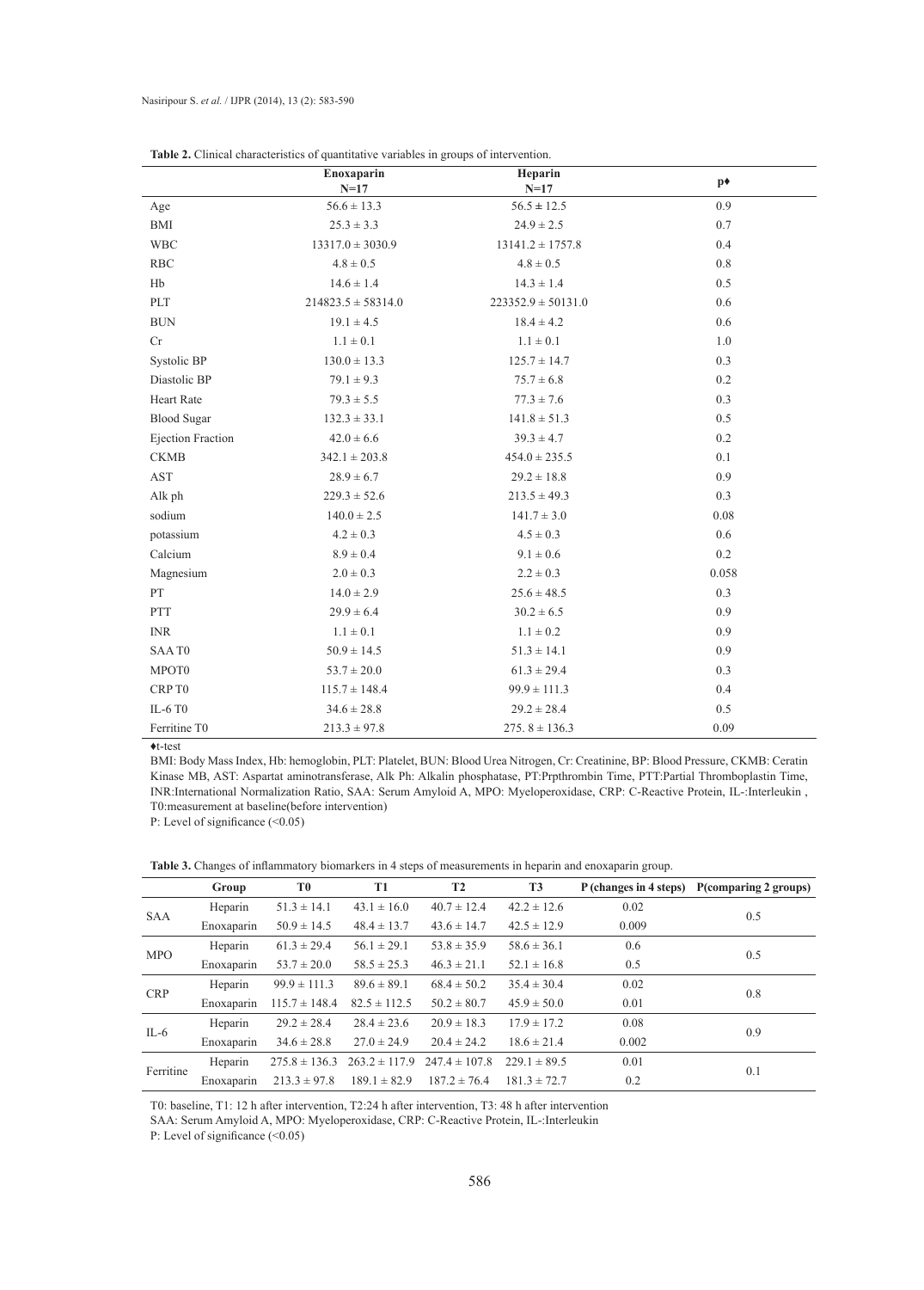

**Figure 1.** Change of myeloperoxidase(MPO) values in heparin and enoxaparin groups.

inflammatory biomarkers in patients with STEMI. This effect may provide additional clinical benefit in the treatment of STEMI patients.

Release of Acute Phase Reactant proteins (APR) play a causative role in ACS. Elevated circulating levels of inflammatory biomarkers have prognostic value (4). High levels of hs-CRP increased risk of long term cardiovascular mortality in STEMI patients (33) and American Heart Association (AHA) recommend it as a biomarker for risk stratification in cardiovascular disorder (34). SAA had higher values in STEMI patients and together with hs-CRP had been associated with a major number of complicated lesions in patients with ACS (6, 35). Some of the commonly used drugs can reduce the inflammation process in ACS (36-38). The potential of heparin as an anti-inflammatory drug is supported by several clinical trials in various models of inflammatory disease (13- 29). Heparin inhibits the function, expression or synthesis of adhesion molecules, cytokines, angiogenic factors and complements (39, 40). Also some *in-vitro* and *in-vivo* studies show that LMWHs possesses anti-inflammatory effects (18, 20, 22, 41-43). Based on our result, both drugs significantly reduced serum levels of CRP, SAA which regard to the role of these APR

proteins worthy to be considered.

The ARMADA study The ARMADA study compared effects of unfractioned heparin (UFH), enoxaparin and dalteparin in 141 patients with unstable angina or non- STEMI. In this study enoxaparin decreased level of von willberand factor (an APR protein) significantly compared to heparin. The authors concluded that enoxaparin had superior and equivalent efficacy over UFH in unstable angina (31). James *et al.*, evaluated the safety and efficacy of treatment with glycoprotein IIb/IIIa inhibition in addition to aspirin, low molecular-weight heparin and its influence on coagulation and inflammation in patients with unstable angina. Baseline levels of creatinine, C-reactive protein (CRP), troponin T (TnT) and N-terminal pro-brain natriuretic peptide (NT-proBNP) were analysed, but non of the drugs or combination of them reduced in flammatory markers in this study (44). Oldegren *et al*., evaluate the prolonged effect of dalteparine in unstable coronary artery disease, patients were received dalteparin 120 IU Kg (-1) s.c. twice daily for 5-7 days and randomized to placebo (n=285) or gender and weightadjusted doses of dalteparin (5,000 or 7,500 IU) twice daily (n=270) for 3 months. Dalteparin persistently depressed coagulation activity but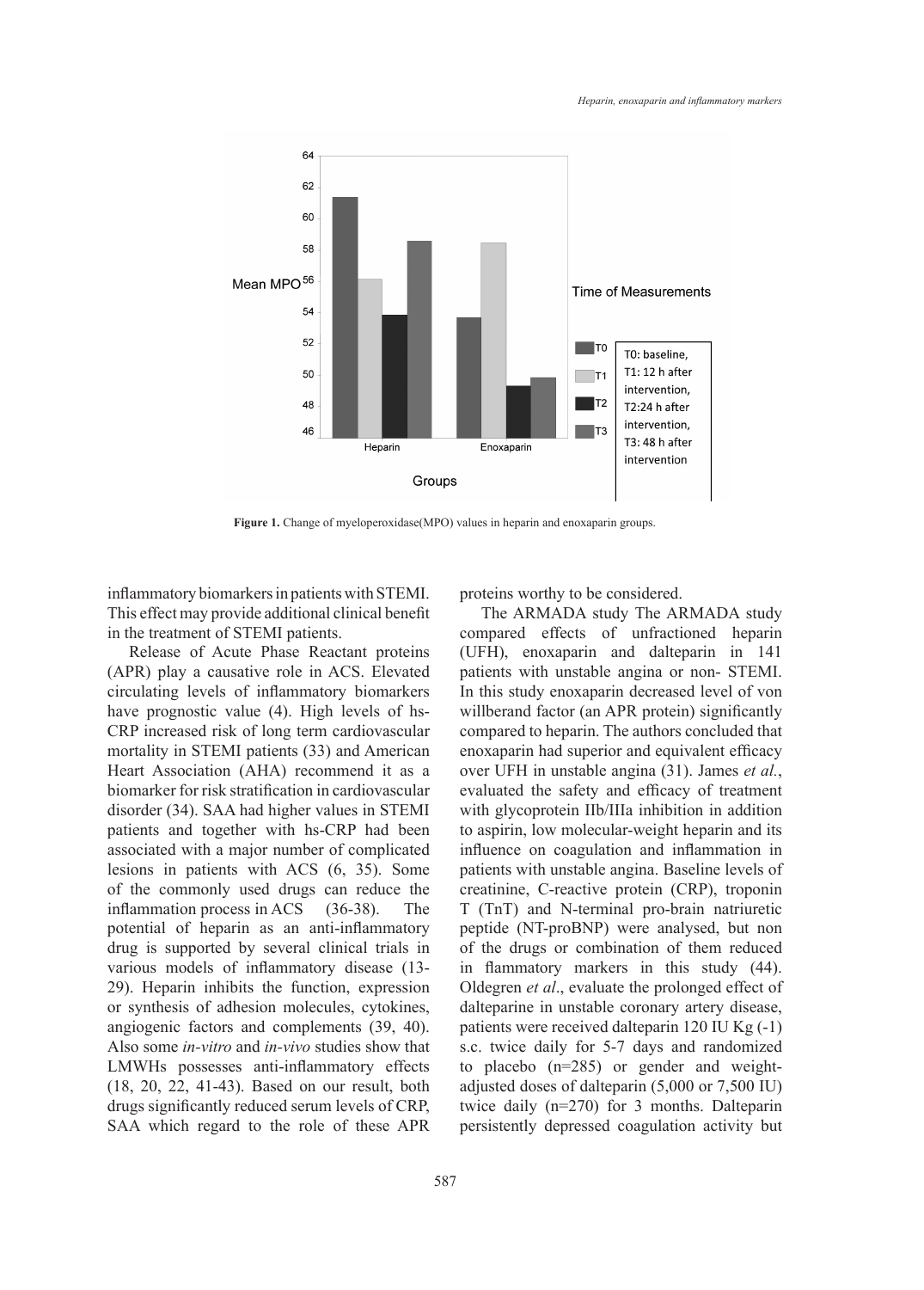Interleukin-6, C-reactive protein and fibrinogen **References** levels were unaffected by dalteparin treatment (45). Our study was conducted in STEMI patients and in this setting both drugs was successful in reducing levels of inflammatory biomarkers. Although it is mentioned that pattern of activation of inflammation is different in non-STEMI and STEMI patients (46) and it is possible that heparin and enoxaparin have different mechanism of actions and work in a dissimilar way in ACS.

IL-6 is a well-known cytokine that have important role in inflammatory response (47, 48). High levels of IL-6 also increase the risk of mortality in STEMI patients (8), however both drugs reduced levels of IL-6 but the reduction was significant in enoxaparin group. Why enoxaparin is more effective than heparin on IL-6 is question to be answered in future studies.

Myeloperoxidase is a hemoprotein that abundant in rupture plaques and useful as a clinical tool in coronary artery disease (CAD) (49), however it is inferior to CRP as a marker for risk stratification. The levels of MPO had variable changes during our measurements, recent study shows for the first time the existence of diurnal variations in MPO levels in STEMI patients (higher at night), so time of blood sampling is important and it could be the reason of fluctuation of MPO levels in our study.

### **Conclusion**

Heparin and enoxaparin are one of the important parts of ACS treatment, based on the role of inflammatory process in STEMI patients and potential of these drugs to suppress inflammatory biomarkers. It is probable that part of the benefit of these drugs in STEMI patients is because of their anti-inflammatory properties. Due to the small sample size conducted a similar study with a larger sample size is recommended.

# **Acknowledgment**

We would gratefully like to thank specialist and nurses of the Cardiac Care Unit of Shariati Hospital for participating in this study. Likewise we like to thank SANOFI Company which partially supported this study.

- (1) Hansson GK. Inflammation, atherosclerosis and coronary artery disease. *N. Engl. J. Med*. (2005) 352: 1685-95.
- Epstein FH, Fuster V, Badimon L, Badimon JJ and (2) Chesebro JH. The pathogenesis of coronary artery disease and the acute coronary syndromes. *N. Engl. J. Med*. (1992) 326: 242-50.
- Libby P. Current concepts of the pathogenesis of the (3) acute coronary syndromes. *Circulation* (2001) 104: 365-372.
- Armstrong EJ, Morrow DA and Sabatine MS. (4) Inflammatory biomarkers in acute coronary syndromes. *Circulation* (2006) 113: 152-155.
- Lindahl B, Toss H, Siegbahn A, Venge P and Wallentin (5) L. Markers of myocardial damage and inflammation in relation to long-term mortality in unstable coronary artery disease. *N. Engl. J. Med.* (2000) 343: 1139-147.
- (6) Kosuge M, Ebina T, Ishikawa T, Hibi K, Tsukahara K and Okuda J. Serum amyloid A is a better predictor of clinical outcomes than C-reactive protein in non-ST-segment elevation acute coronary syndromes. *Circulation J. Off. J. Japanese Circulation Socie*. (2007) 71: 186.
- Morrow DA, Rifai N, Antman EM, Weiner DL, (7) McCabe CH and Cannon CP. Serum amyloid A predicts early mortality in acute coronary syndromes: a TIMI 11A substudy. *JACC.* (2000) 35: 358-362.
- $(8)$  Ikeda U, Ito T and Shimada K. Interleukin-6 and acute coronary syndrome. *Clin. Cardiol.* (2001) 24: 701-704.
- Gil M, Zarębiński M and Adamus J. Plasma fibrinogen and troponin I in acute coronary syndrome and stable angina*. Int. J. Cardiol*. (2002) 83: 43-46. (9)
- Wang Y, Che S and Ma A. Clinical significance of (10) serum cytokines IL-1beta, sIL-2R, IL-6, TNF-alpha, and IFN-v in acute coronary syndrome. *Chinese med. Sci. J.* (*Chung-kuo i hsueh k᾽o hsueh tsa chih)Chinese Academ. Med. Sci.* (2004) 19: 120.
- (11) Morrow DA, Sabatine MS, Brennan ML, De Lemos JA, Murphy SA and Ruff CT. Concurrent evaluation of novel cardiac biomarkers in acute coronary syndrome: myeloperoxidase and soluble CD40 ligand and the risk of recurrent ischaemic events in TACTICS-TIMI 18. *Eur. Heart J*. (2008) 29: 1096-1102.
- Wollert KC, Kempf T, Peter T, Olofsson S, James S and (12) Johnston N. Prognostic value of growth-differentiation factor-15 in patients with non–ST-elevation acute coronary syndrome. *Circulation* (2007) 115: 962-971.
- $(13)$  Ang Y, Mahmud N, White B, Byrne M, Kelly A and Lawler M. Randomized comparison of unfractionated heparin with corticosteroids in severe active inflammatory bowel disease. *Aliment. Pharmacol. Ther*. (2000) 14: 1015-1022.
- (14) Baram D, Rashkovsky M, Hershkoviz R, Drucker I, Reshef T and Ben-Shitrit S. Inhibitory effects of low molecular weight heparin on mediator release by mast cells: preferential inhibition of cytokine production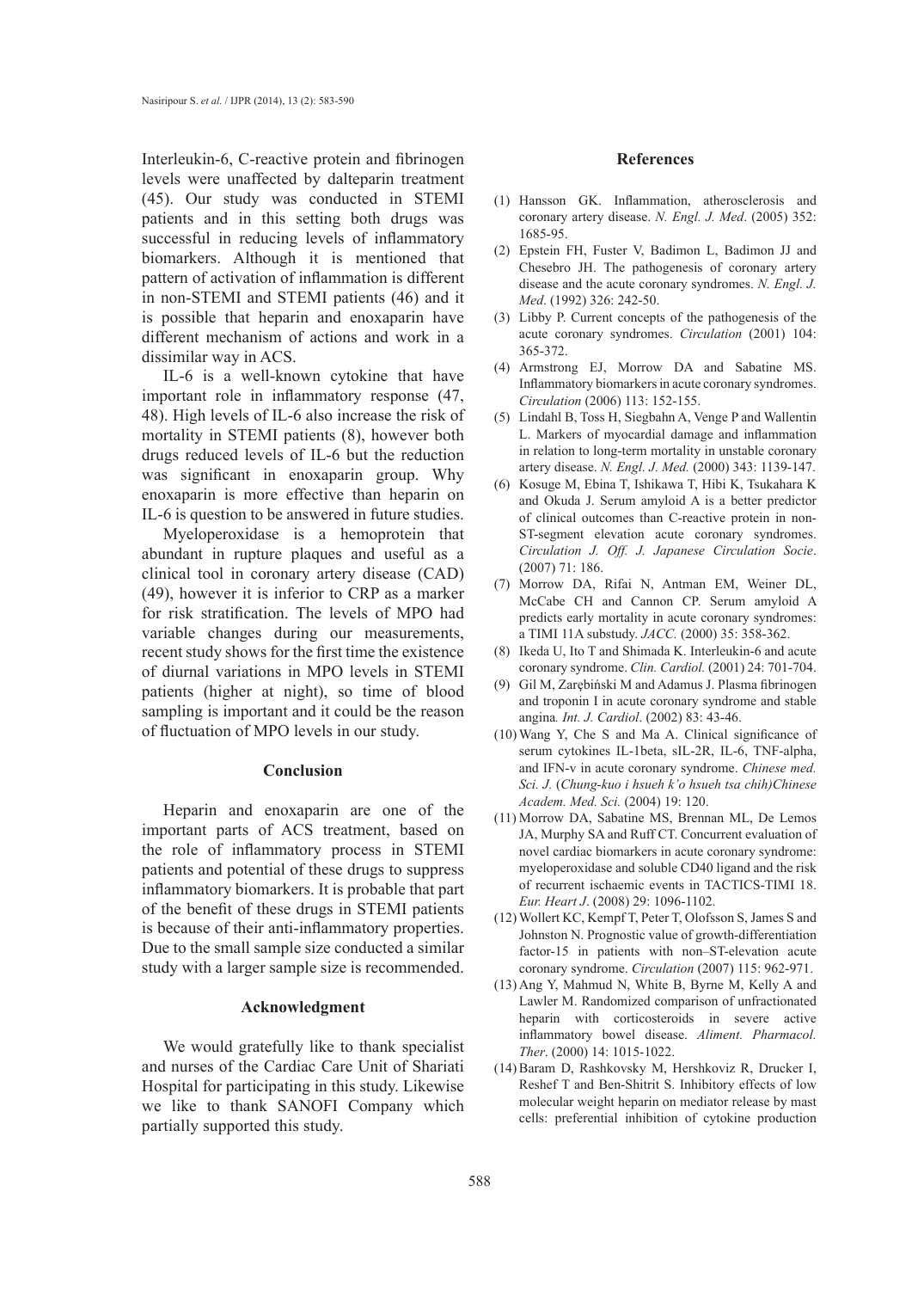and mast cell-dependent cutaneous inflammation. *Clin. Exp. Immunol.* (1997) 110: 485-491.

- (15) Bowler SD, Smith SM and Lavercombe PS. Heparin inhibits the immediate response to antigen in the skin and lungs of allergic subjects. *Am. J. Respir. Crit Care. Med*. (1993) 147: 160-163.
- $(16)$  Carr J. The anti-inflammatory action of heparin: Heparin as an antagonist to histamine, bradykinin and prostaglandin E1. *Thromb. Res*. (1979) 16: 507-516.
- $(17)$  Ceyhan B and Çelikel T. Effect of inhaled heparin on methacholine-induced bronchial hyperreactivity*. Chest*. (1995) 107: 1009-1012.
- $(18)$  Deepa P and Varalakshmi P. Favourable modulation of the inflammatory changes in hypercholesterolemic atherogenesis by a low-molecular-weight heparin derivative. *Int. J. Cardiol.* (2006) 106: 338-347.
- (19) Diamant Z, Timmers MC, Van der Veen H, Page CP, Van der Meer F and Sterk PJ. Effect of inhaled heparin on allergen-induced early and late asthmatic responses in patients with atopic asthma. *Am. J. Respir. Crit Care. Med*. (1996) 153: 1790-1795.
- (20) Downing LJ, Strieter RM, Kadell AM, Wilke CA, Greenfield LJ and Wakefield TW. Low-dose low– molecular-weight heparin is anti-inflammatory during venous thrombosis. *J. Vasc. Surg.* (1998) 28: 848-854.
- Folwaczny C, Wiebecke B and Loeschke K. (21) Unfractioned heparin in the therapy of patients with highly active inflammatory bowel disease. *Am. J. Gastroenterol*. (1999) 94: 1551-1555.
- (22) Hochart H, Vincent Jenkins P, Smith OP and White B. Low-molecular weight and unfractionated heparins induce a downregulation of inflammation: decreased levels of proinflammatory cytokines and nuclear factor-κB in LPS-stimulated human monocytes. *Br. J. Haematol*. (2006) 133: 62-67.
- (23) Lane DA and Adams L. Non-anticoagulant uses of heparin. *N. Engl. J. Med*. (1993) 329: 129-30.
- $(24)$  Li J and Vlodavsky I. Heparin, heparan sulfate and heparanase in inflammatory reactions. *Thromb. Haemost*. (2009) 102: 823-828.
- (25) Mousa SA (ed.) Heparin, low molecular weight heparin, and derivatives in thrombosis, angiogenesis, and inflammation: emerging links 2007: New York: Stratton Intercontinental Medical Book Corporation, (1974).
- (26) Nelson RM, Cecconi O, Roberts WG, Aruffo A, Linhardt RJ and Bevilacqua MP. Heparin oligosaccharides bind L-and P-selectin and inhibit acute inflammation. *Blood* (1993) 82: 3253-3258.
- $(27)$  Rumelt S, Stolovich C, Segal ZI and Rehany U. Intraoperative enoxaparin minimizes inflammatory reaction after pediatric cataract surgery. *Am. J. Ophthalmol*. (2006) 141: 433-437.
- (28) SalibaJr MJ. Heparin in the treatment of burns: a review. *Burns* (2001) 27: 349-358.
- (29) Zezos P, Papaioannou G, Nikolaidis N, Patsiaoura K, Papageorgiou A and Vassiliadis T. Low-molecularweight heparin (enoxaparin) as adjuvant therapy in the treatment of active ulcerative colitis: a randomized,

controlled, comparative study. *Aliment. Pharmacol. Ther*. (2006) 23: 1443-1453.

- Wang L, Brown JR, Varki A and Esko JD. Heparin᾽s (30) anti-inflammatory effects require glucosamine 6-O-sulfation and are mediated by blockade of L-and P-selectins. *J. Clin. Invest.* (2002) 110: 127-136.
- Montalescot G, Bal-dit-Sollier C, Chibedi D, Collet (31) JP, Soulat T and Dalby M. Comparison of effects on markers of blood cell activation of enoxaparin, dalteparin, and unfractionated heparin in patients with unstable angina pectoris or non-ST-segment elevation acute myocardial infarction (the ARMADA study). *Am. J. Cardiol*. (2003) 91: 925-930.
- (32) Nallarantnam M MT, Kettle A, Smyth D, Winterbourn C, Elliott J, Richards M and McClean D. Heparin, But not bivalirudin, liberates endothelial myeloperoxidase in patients with ST Elevation Myocardial Infarction(STEMI). *Heart Lung Circ*. (2007) 16: 24-25.
- (33) Zairis MN, Adamopoulou EN, Manousakis SJ, Lyras AG, Bibis GP and Ampartzidou OS. The impact of hs C-reactive protein and other inflammatory biomarkers on long-term cardiovascular mortality in patients with acute coronary syndromes. *Atherosclerosis* (2007) 194: 397-402.
- (34) Hlatky MA, Greenland P, Arnett DK, Ballantyne CM, Criqui MH and Elkind MSV. Criteria for evaluation of novel markers of cardiovascular risk: A Scientific Statement From the American Heart Association. *Circulation* (2009)119: 2408-2416.
- (35) Jousilahti P, Salomaa V, Rasi V, Vahtera E and Palosuo T. The association of c-reactive protein, serum amyloid a and fibrinogen with prevalent coronary heart diseasebaseline findings of the PAIS project. *Atherosclerosis* (2001) 156: 451-456.
- (36) Kinlay S, Schwartz GG, Olsson AG, Rifai N, Leslie SJ and Sasiela WJ. High-dose atorvastatin enhances the decline in inflammatory markers in patients with acute coronary syndromes in the MIRACL study. *Circulation* (2003) 108: 1560-1566.
- (37) Koskenkari J, Kaukoranta P, Rimpiläinen J, Vainionpää V, Ohtonen P and Surcel HM. Anti-inflammatory effect of high-dose insulin treatment after urgent coronary revascularization surgery. *Acta Anaesthesiologica Scandinavica*. (2006) 50: 962-969.
- Patti G, Grieco D, Dicuonzo G, Pasceri V, Nusca A (38) and Di Sciascio G. High Versus Standard Clopidogrel Maintenance Dose After Percutaneous Coronary Intervention and Effects on Platelet Inhibition, Endothelial Function, and Inflammation, Results of the ARMYDA-150 mg (Antiplatelet Therapy for Reduction of Myocardial Damage During Angioplasty) Randomized Study. *JACC.* (2011) 57: 771-778.
- (39) Elsayed E and Becker RC. The impact of heparin compounds on cellular inflammatory responses: a construct for future investigation and pharmaceutical development. *J. Thromb. Thrombolysis* (2003) 15: 11-18.
- (40) Young E. The anti-inflammatory effects of heparin and related compounds. *Thromb. Res*. (2008) 122: 743-52.